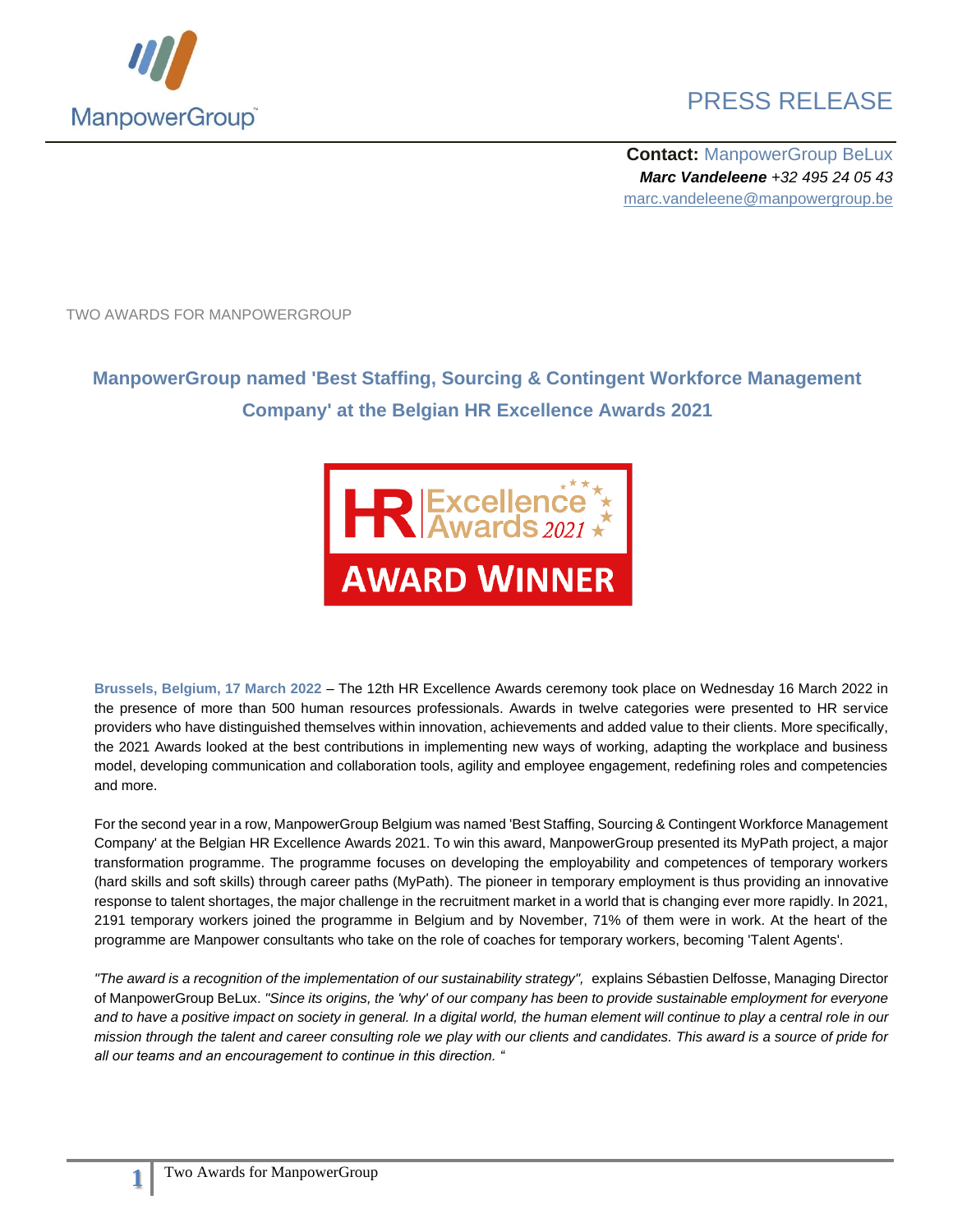



## **ManpowerGroup is one of the world's ethical companies**



In an environment where ethics, governance and employer branding are playing an increasing role, ManpowerGroup also won another international award this week. Indeed, for the thirteenth consecutive year, ManpowerGroup has been listed as one of the world's most ethical companies. [Ethisphere](https://ethisphere.com/) – the global leader in defining and implementing standards in business ethics – rewards companies that place ethics at the heart of their strategy and bring about positive change in society. The list is based on an analysis of more than 200 criteria related to corporate culture, social and environmental practices, ethics, compliance, diversity, equity and inclusion.

This year, 136 companies from 22 countries and 45 sectors made the prestigious list and ManpowerGroup was the only company in its sector to achieve this distinction.

Awards strengthen the brand reputation of employers and the attractiveness of companies. Indeed, reputation is also becoming a key factor in the capitalisation of companies alongside innovation or other financial factors. Several studies have shown that the reputation of listed groups contributes an average of 38% to their market value**.** 

Info : [ManpowerGroup is among the Most Ethical Companies](https://manpowergroupapps.sharepoint.com/sites/GS-GlobalSustainabilityResources/SitePages/March-15,-2022--ManpowerGroup-Named-One-of-the-World) [List of the most ethical companies \(Ethisphere\)](https://worldsmostethicalcompanies.com/honorees/?__hstc=259324510.d7f94832df663cb53470f0e1731b189a.1638379667238.1644340175376.1644517015262.94&__hssc=259324510.5.1644517015262&__hsfp=1799450104)